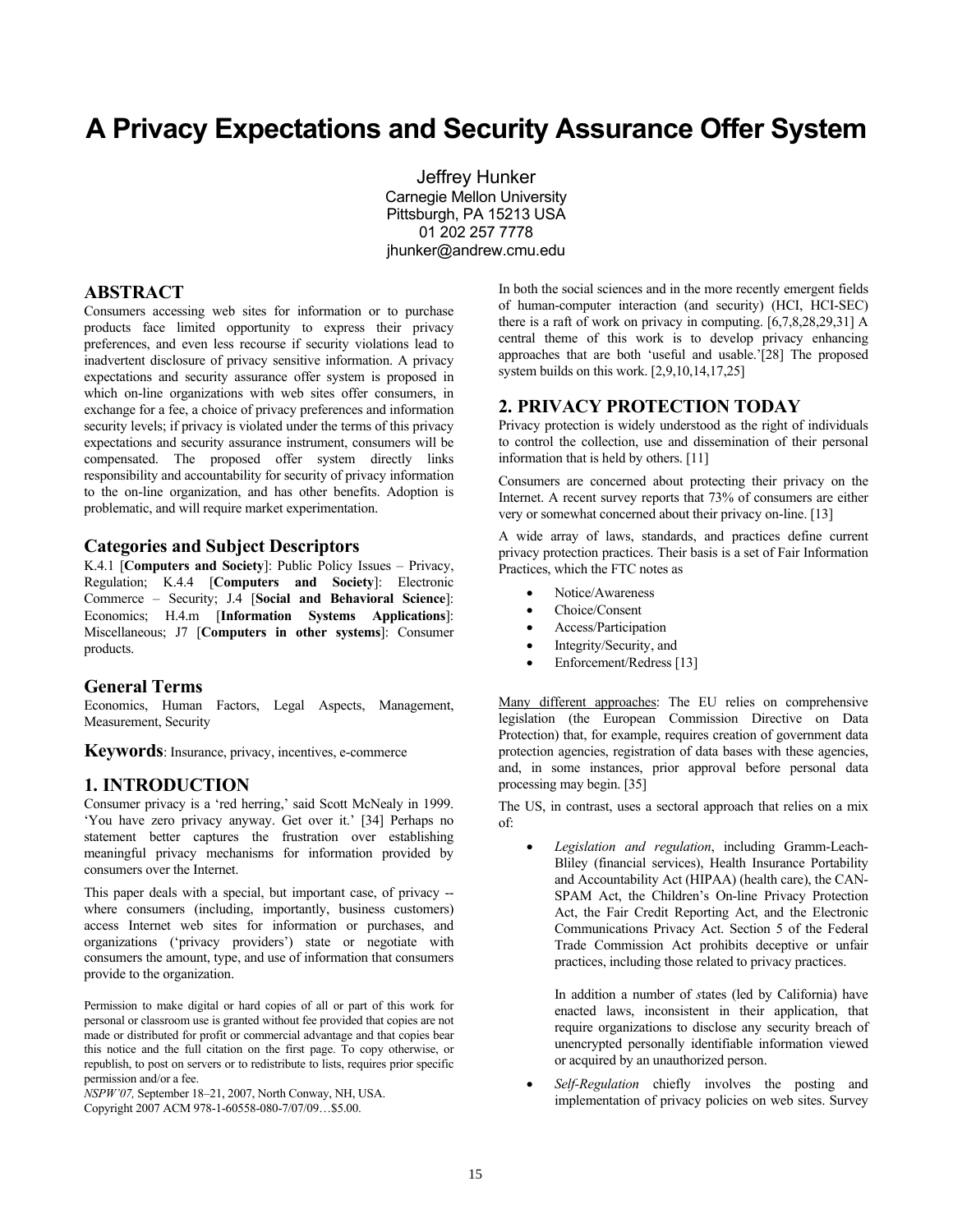work by the FTC and others suggests that most sites (and almost all frequently visited sites) have posted privacy policies. [13] In addition, browsers allow users to configure their preferences for the acceptance and retention of cookies. Using its authority, the FTC has brought a number of cases to enforce the promises of privacy statements.

A number of approaches have been developed to enhance privacy self-regulation. The Platform for Privacy Preferences (P3P) protocol creates user defined privacy preference agents to compare preferences with machine readable privacy statements made by various web sites; it has not been widely adopted. [11] Several online privacy seal programs (e.g., TRUSTe) are available, some of which provide a 'safe harbor' signifying compliance with the EU Data Protection standards. VISA and MasterCard have developed the Payment Card Industry Data Security Standard, which member institutions follow to protect credit card transaction information.

Security violations affecting personal privacy information are rife: 'Security' defines mechanisms to provide data confidentiality, integrity, and authentication. In December 2006 the U.S. Privacy Rights Clearinghouse reported that over 100 million records of personally identifiable information had been compromised since February 2005 as a result of security blunders.[37] Typical recent headlines include "Massive security breach at UCLA" (exposing personal details of 800,000 former and current students), "IRS Fails Security Audit, 490 computers missing in 3 years,' 'Lost Disc Puts 2.9 million Georgia residents at risk for ID theft,' 'TJ Maxx Probe Reveals Data Breach Worse Than Originally Thought,' and so on. [3] Some of these privacy related security violations are the result of hacks, some the result of loss of physical media, and some (like the posting by USDA of personal information of farmers) the result of careless policy.

Security violations highlight problems with the current systems for privacy protection:

There is no natural symmetry between security and privacy. Although a privacy providing organization must have security provisions to ensure privacy, having a privacy policy does not imply security, and having secure infrastructure does not imply privacy. [15] When it comes to violations of security related privacy policy, there is at best only a very weak link between responsibilities for the security of personal privacy related information, and accountability for the lack of security. Typically, the organization responsible for the privacy related security breach suffers embarrassment (if made public), and (sometimes) the costs to offer customers free credit monitoring services. The impact of public embarrassment may be limited; the stock price of TJX Companies (the parent of TJ Maxx) was not noticeably affected by being the source of one of the largest privacy security breaches to date. [27]

Much of the expense associated with stopping fraudulent activity related to credit cards (canceling or reissuing cards, stopping payment, and refunding customers) are absorbed by the issuing banks; the issuing banks working with the (culpable) merchant organization may be penalized with fines by the credit card organizations (VISA, etc) if the merchants they work with are found to be in violation of the Payment Card Industry's data security standards.

Legal redress for privacy related security breaches is difficult. In a recent court case an employee of Brazos Higher Education Service Corporation had stolen a laptop with files related to as many as 550,000 loans. A victim sued Brazos for breach of contract, breach of fiduciary duty, and negligence. Brazos, regulated under the privacy standards of Gramm-Leach-Bliley, was granted a summary judgment in its favor, based on the fact that Brazos had demonstrated a reasonable standard of care (e.g., Brazos had written security policies, risk assessment reports, and 'proper safeguards for its customer's personal information'). [30]

• Consumers face a bad set of choices. There is no standard format for web-posted privacy policies (even in regulated sectors, like those under Gramm-Leach-Bliley), so privacy policies are frequently hard to understand, and even self-contradictory. [8,12] Furthermore, consumers often face a 'take it or leave it' posted privacy policy, with no opportunity for selecting different (higher) desired levels of privacy protection. The take it or leave it approach means that in practice that a consumer who specifies no cookies on their browser is not going to be able to visit many web sites.

More subtly, but important, is the 'race for the bottom' that is a function of the 'market for goodies' in exchange for personal privacy related information.[5] This market for goodies typically takes two forms – either 1) provide us with lots of personal information and we will give you something (e.g., a discount of 1- 3%, as in the case of my local supermarket chain) or 2) a pay for tracked performance model ---visit our advertisers, or buy our products, and we'll give you something. This 'market for goodies' caps privacy protections – a consumer can only reduce their privacy protections from the baseline, not increase them. There is little or no market for privacy providing organizations to offer consumers high levels of privacy, or to compete with each other for enhanced privacy rights.[8]

# **3. PRIVACY EXPECTATIONS AND SECURITY ASSURANCE OFFER SYSTEM**

This paper proposes that privacy providing organizations offer to consumers a two step offer (or auction – this will be discussed later in this paper) supplemented by a 'no-brainer' simplification of privacy policy formats. The proposed system would directly tie privacy protection goals (which express desired protection of consumer privacy rights) and security policy (to close vulnerabilities which threaten consumer privacy) with consumer privacy values:

# **3.1 Privacy expectations and security assurance instrument**

When a consumer accesses a web service, and the organization requests information, it would do so in a two step process:

• *First Step: Privacy Rights Expectation Offer:* The policy providing organization would provide a set of privacy offers: 'Here's how we will treat your information as a baseline' and 'here's how we will treat your information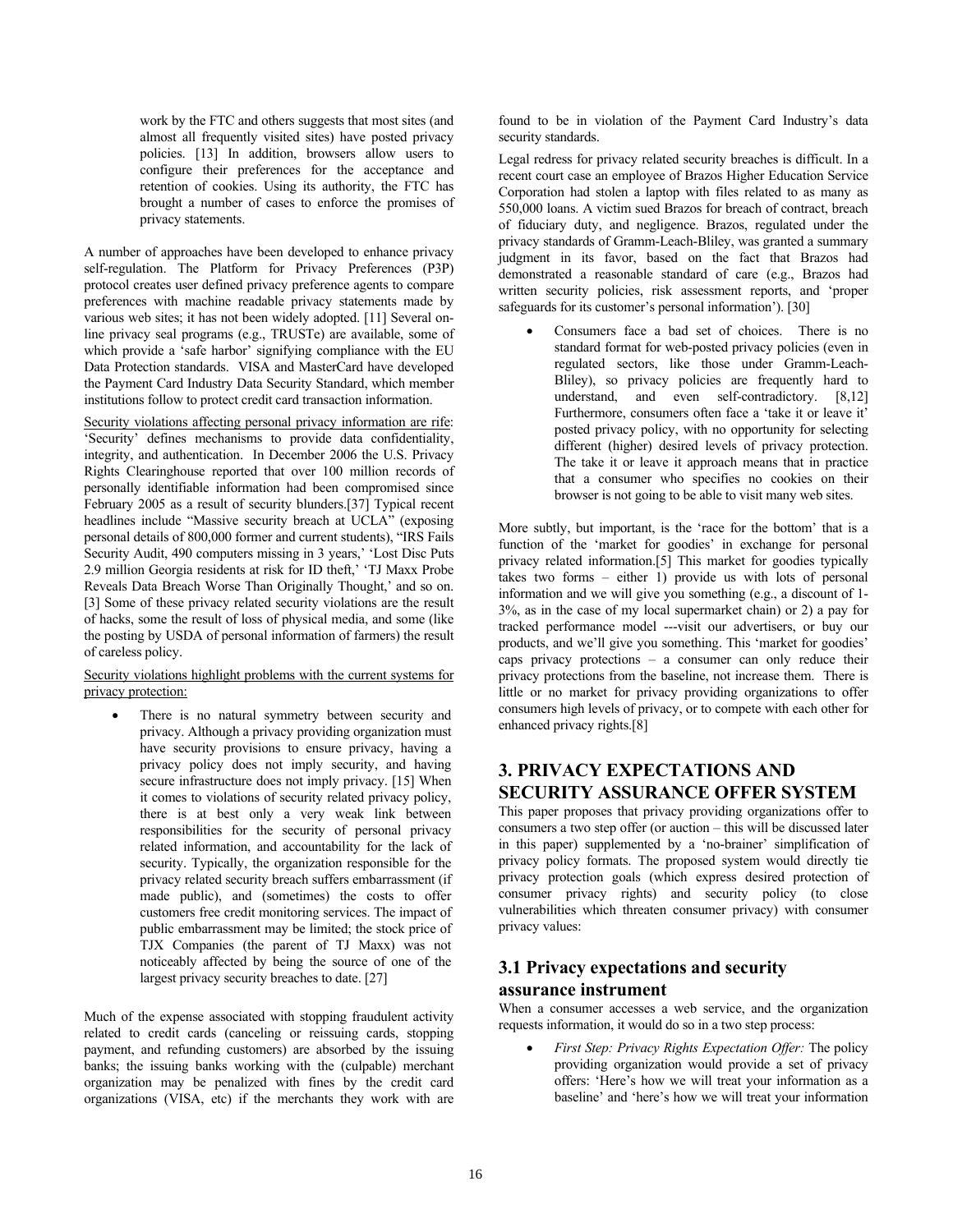if you pay us 'x,'' and so forth. This sets consumer expectations.

The payment could be presented as an 'annual fee' similar to many credit cards.

• *Second Step: Privacy Rights Security Assurance Offer:*  'If your policy is violated by (describe the conditions) we will pay you z' (or take other actions). This would be augmented by saying 'We will use procedures A, B, C to protect your information,' so the consumer could buy different mechanisms for protecting the data. This would be tied to penalties for violation ('we will pay you z'); if the expectation is 'no release to anyone' and the mechanism purchased is 'baseline protection mechanisms,' then the penalty for information leaking probably should be less than if the mechanism purchased were 'information on isolated systems only, trusted user access.' Thus, expectations could be tied to both assurances and, with more specificity, to mechanisms for implementing assurances.

A 'no-brainer' (and hence not half baked, though perhaps not politically feasible) policy change would augment the effectiveness of the above two step offer system:

• A standardized format for privacy policies would be required; the FTC has already made proposals along this line. A standardized format for privacy policies, much like the food label required by the Nutritional Labeling and Education Act, or the EnergyGuides required by the 1975 Energy Policy and Conservation Act, would allow consumers to quickly assess whether a particular sites privacy policy options satisfy their privacy goals. [12,14]

## **3.2 Benefits of Proposed Instrument**

The proposed system has a number of advantages:

*Enhanced consumer privacy choice*: Consumers would have a set of choices where, quite literally, 'they could put their money where their mouth is.' The proposed system returns to the consumer some measure of control over their information. Particularly if the price established for limiting widespread consumer information distribution is low, consumers would have an effective tool to limit who gets access to their information (likely price levels for the proposed instrument are discussed later).

*Creating a market for privacy preferences*, by making explicit a set of choices and valuations for privacy.

*Direct incentives for privacy providing organizations to care about the security of personal information:* Privacy providing organizations would face consequences for failure to adequately implement their privacy policies. In particular, they would face consequences for failing to have adequate security to protect privacy information – a situation they do not face today.

*Better enforcement of privacy policy compliance*: Today privacy policy violations are largely in the hands of government enforcement agencies. Under the new system, outside groups (e.g., the trial bar) would have a direct incentive to monitor compliance; as the new system would make compliance easier to track, and also open up avenues for civil actions seeking redress (negligence, breach of contract).

*Engendering competition for privacy protection*: With a market for privacy preferences emergent under this system, organizations would face pressure to consider privacy provisions as part of their competitive strategy. Banks, for example, might compete for customers by offering better or less expensive privacy options than their competitors – i.e., 'we're not only more secure, we provide a higher expectation of privacy for our consumers.'

*More, and more informed, investment in security and risk management*: Either voluntarily or mandated by law, organizations would invest some/all of their privacy proceeds in improved security, or do some other risk management calculation. Two factors would help structure this risk management process. Consumers would make their own monetary calculation as to how much privacy meant to them. And the trial bar and public interest groups would serve as compliance watch-dogs – for some because of a possible cut of any proceeds from violations. The net effect would be to provide meaningful economic signals to privacy providing organizations as to appropriate risk management choices.

*Promote the emergent market for cyber security insurance:* The current market for cyber security insurance is small, and boutiquelike.[4] A number of issues slow the maturation of this market (dynamic threat, correlated risk in some instances, complex cyber systems) but a major factor contributing to its boutique status is the way the market for cyber insurance operates today -- as a series of specialized 'one off' transactions, somewhat akin to insuring a pianist's fingers, or, of more economic heft, the market for merchant marine insurance. These insurance markets operate without comprehensive and actuarial sound risk histories, unlike, say, the market for auto insurance. What cyber risk histories do exist are proprietary to the insurer and not pooled (again, unlike auto insurance). The demand for cyber security insurance is driven solely by the internal risk management choices of the customer organization. It is not mandated by law, rarely if ever by other institutions, like financing sources, nor is end-consumer demand a direct impetus. Since cyber security measures of typical risk management tools – degree of risk, return on investment, cost of incidents – is at best highly imperfect, the decision, and hence, demand, to seek cyber security insurance is also likely to imperfectly represent economic reality.

Under the proposed system, both the information available to and the demand for cyber security insurance would increase:

- Privacy providing organizations would now be in a situation where they receive a flow of funds (pay us x for the following level of protection (with the following action to secure privacy taken…)), and a question of how to handle the consequent risk. Under the new system, privacy providing organizations would face the choice of, in essence, self-insuring, or, alternatively, of reinsuring the risk by buying a policy with a 'real' insurance company.
- Risk management decisions would be made with more, though certainly not perfect, information. Consumers would be providing information about 1) their privacy preferences; 2) the amount a consumer is willing to pay for this privacy; and 3) the specific levels or types of security that they desire.

Both more information to shape, and more demand for cyber security insurance are positive developments, if you believe, as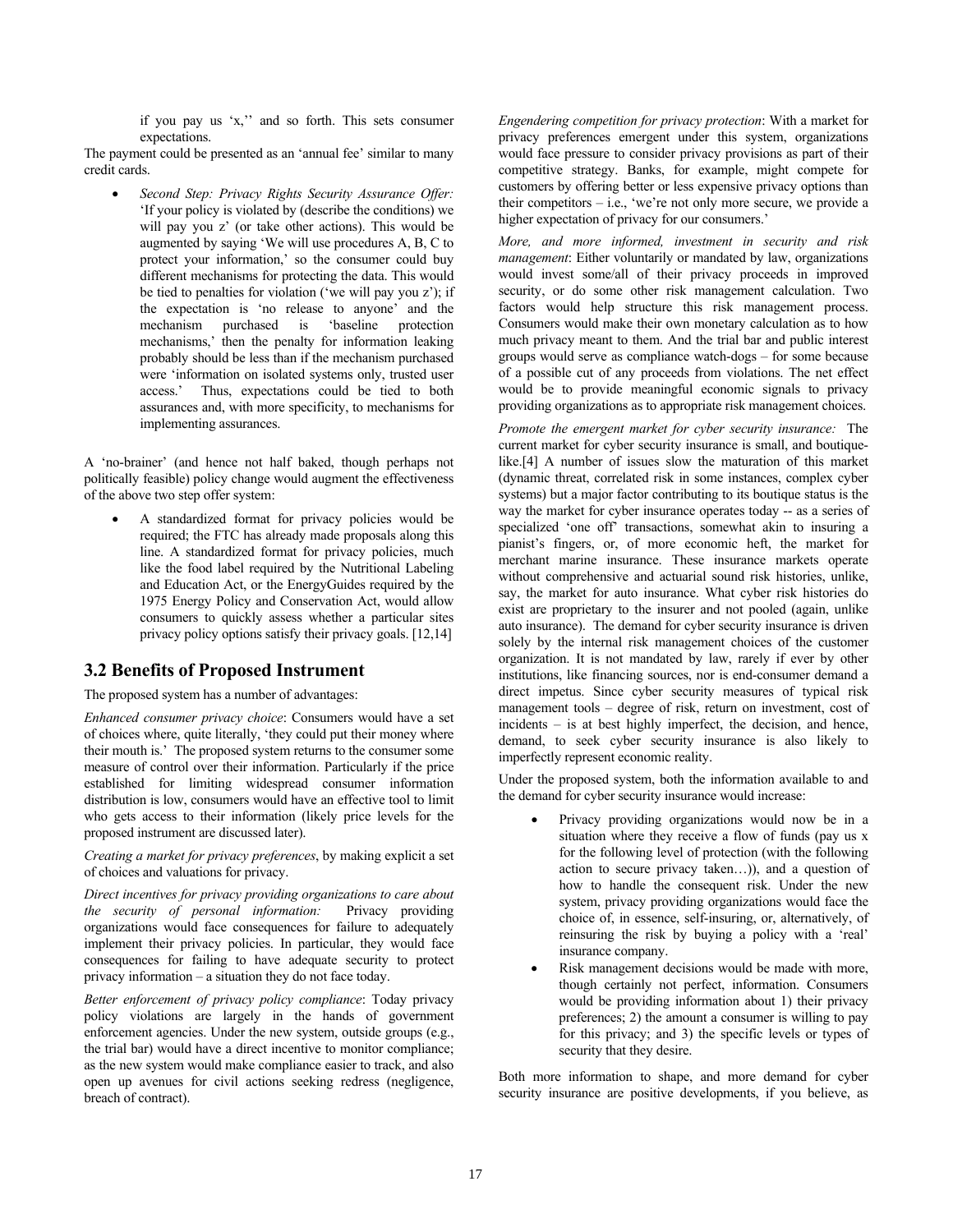does the author, that more robust risk management techniques are much needed in cyber security.

*Lay the foundations for a scoring system for organizational security performance*: While performance under the proposed instrument would be private information, legal action due to non-performance would be public. Furthermore, privacy public interest groups and risk aggregators/insurers would have an interest in creating a record of performance/non-performance under the proposed system. Creating a unified record of performance/non-performance could either be voluntary, or mandated under law/regulation. In either event, consumers and insurers would have additional information; if, for example, under a voluntary scoring system a privacy providing organization chooses not to provide data, this in itself is useful (though imperfect) information for consumers.

### **4. CAN THE PROPOSED SYSTEM WORK?**

This is a central question, and three different perspectives bear on answering it: 1) the proposal as a form of insurance; 2) the proposal as a social initiative (like Fair Trade Coffee); and 3) a consideration of the various factors that would impede its adoption (e.g., increased burden of consumer choice).

#### **4.1 A Form of Insurance**

Economically the proposed privacy expectations and security assurance offer system is a form of insurance. Consumers face a risk of economic (and other) loss, and pay a premium to have a portion of that loss covered if an uncertain event occurs. Is an insurance vehicle as described viable?

In a well functioning insurance market (e.g., for automobile accidents) the probability of a risk event is understood, as are the extent and amount of covered losses. Neither of these conditions holds for cyber related privacy violations, nor for cyber insecurity generally. This has not prevented cyber security insurance products from being offered [4] but these conditions mean that the market is very inefficient.

Consumers do appear to put a positive value on their on line privacy, though researchers have yet to quantify how much people value their privacy, and to what extent this valuation is dependent on context. [19] Consumers state that they value their privacy, but recent work, examining the privacy tradeoffs that individuals will make to gain access to specific services highlights disparities between stated privacy attitudes and actions. [1,18.23] Only a small fraction of all on-line consumers read posted privacy policies. [12] Recent research concludes that personal beliefs about social values play a role – the less desirable the individual believes about a particular trait, the greater the price a person demands for releasing that information. [19] It is not clear that there has been much work, or any conclusions, drawn about personal privacy valuation in the case that consumers face in on-line situations – where consumers face repeated requests to reveal personal information from different sources (web sites) as they cruise the web. Consumer value of their privacy may be affected by the sense that the information they are being asked to reveal is already known or knowable (either from leaks or data mining), or the mere fact of repeated requests may change consumer privacy preferences. Hence, the literature provides little help in answering 'how much might we expect consumers to pay for an enhanced privacy/security assurance instrument' that would be available at many web sites.

Insight can come from several perspectives. A 'market for goodies' has emerged in which consumers provide additional personal information in exchange discounts or free services (grocery store discount cards are an example). [5] Alternatively, the cost of handling privacy related security breaches provides another perspective. Another set of perspectives is the valuation of mailing lists or even more sensitive information sold to third parties by data aggregators, or the value to criminals of information that allows them to perpetrate identify thefts. To summarize these perspectives:

**Table 1. Imputed value of personal privacy violations** 

| <b>Privacy Event</b>                              | Imputed<br><b>Privacy Value</b>                                 | Source                                                                      |
|---------------------------------------------------|-----------------------------------------------------------------|-----------------------------------------------------------------------------|
| Grocery store<br>discounts                        | $\sim$ \$30-100 per<br>record per year                          | $1-3\%$ discount on<br>\$3297 annual<br>expenditure on at<br>home food [36] |
| Free web service and<br>magazine<br>subscriptions | $\sim$ \$30-200 per<br>record per year                          | Comparison to<br>market cost for<br>similar services                        |
| Cost of security<br>breaches                      | \$90-305 per<br>record                                          | Forrester Research<br>$[22,26]$ ; Ponemon<br>Institute [27]                 |
| Cost of on-line<br>identity theft                 | \$551 per incident<br>(average) --<br>\$150,000 (full<br>blown) | Surveys [33,20]                                                             |

These estimates are limited in many ways. Grocery store and other consumer merchandise discounts involve limited data disclosure (many people, arguably, are not overly concerned about who knows the details of their grocery purchases), and stores gain other advantages (customer retention) in addition to the value of the personal information. The per-record cost of security breaches involve many unknowns, plus being subject to scale effects. In both cases, the valuation is negative  $-$  'if you reveal this additional information… 'rather than positive 'if we do not reveal this information…'

Most importantly, these estimates do not capture the devastating financial and emotional losses that can result from a full-blown 'catastrophic' identity theft.

The probability of an inadvertent privacy disclosure is unknown. As a condition of receiving cyber security insurance in other instances, underwriters insist on the policy holder implementing a number of security enhancing measures. How premiums for other cyber security insurance products is a trade secret [AIG-- personal communication].

To summarize, both consumers and privacy providing organizations value personal privacy information, and the valuations for a single voluntary or involuntary disclosure of personal privacy information are in the range of tens or hundreds of dollars for a non-catastrophic disclosure. The probability of a cyber related inadvertent privacy disclosure is unknown, but this has not stopped insurance from being offered in other facets of cyber security. It is reasonable to propose, therefore, that in a functioning market with repeated transactions (consumers visiting multiple sites) the valuation of a privacy expectations/security assurance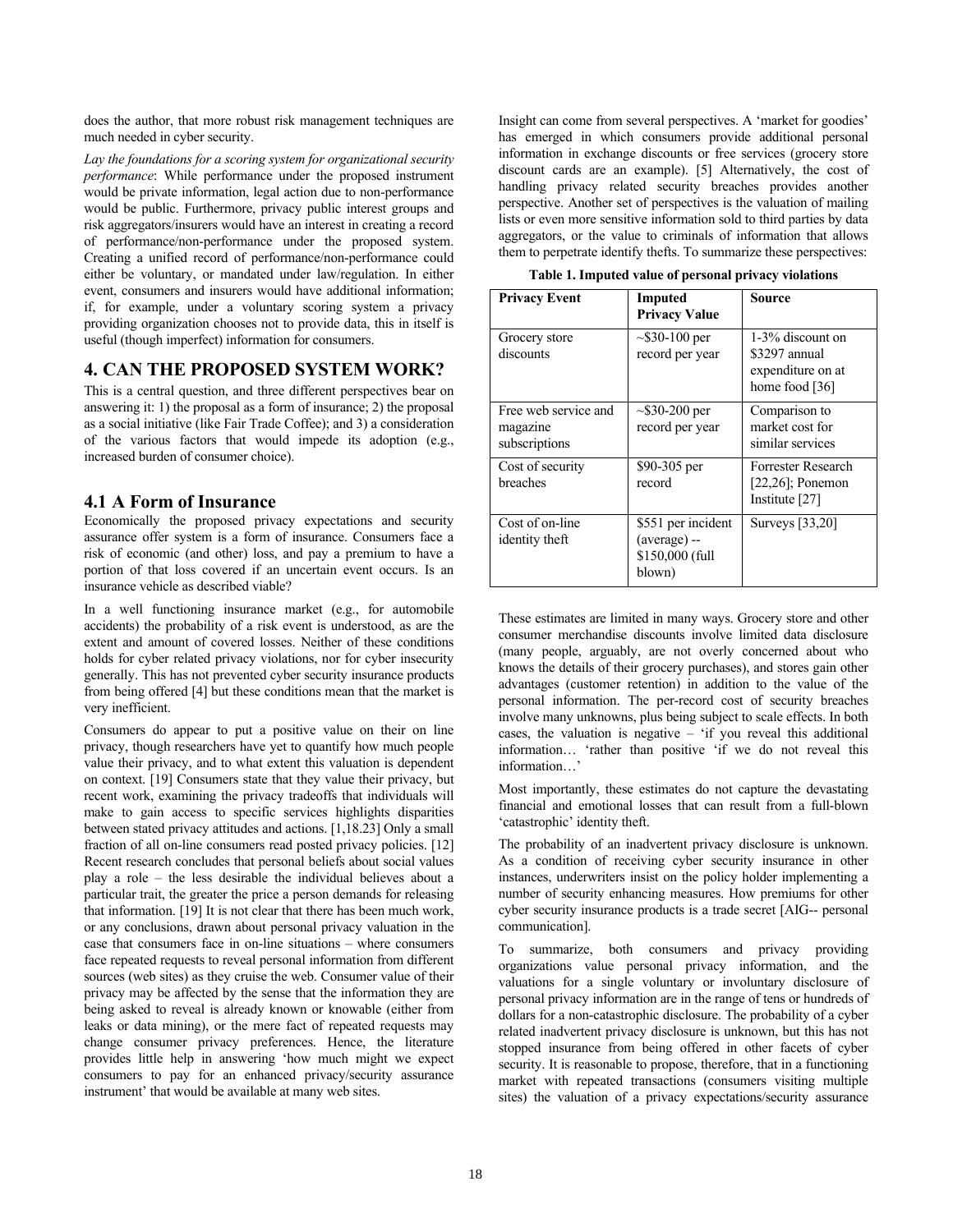instrument would be in the order of a few dollars, with a payout in the event of a security compromise in the range of a few thousand or tens of thousand dollars. This very rough going in estimate of valuation is important, because it suggests that a market for the proposed instrument is feasible.

#### **4.2 A Social Initiative – 'Privacy Choice'**

With the 'Fair Trade Coffee' initiative, consumers may pay a little more for their coffee because by doing so they perceive aiding a larger social goal that they deem important.[39] Coffee suppliers respond to this demand, or perhaps also from a shared sense of 'doing the right thing.' However, 'in reality, we do not see companies using their privacy policies as differentiators; nor do we see consumers turning away from companies with privacy-invasive policies in droves.' [8].

The proposed system would highlight that consumers do have a choice in their privacy protections. To view the proposal as a social initiative, one has to look through the lens of social activism. Part of the benefits to some consumers would be that they are advancing the protection of privacy overall, and rewarding companies that provide those protections. Part of the benefits to participating privacy providers are reputational.

What distinguishes a "Privacy Choice" initiative modeled after this proposal from existing initiatives, such as various privacy seal programs, is that underlying the "Privacy Choice" initiative is, arguably, an economically viable insurance market. In this manner the proposed system is not dissimilar to the market for carbon credits.

The history over the last decade of carbon credits (reductions in greenhouse gases) suggests that sometimes markets do not just emerge, they are created, and that social awareness is a factor in their creation. Against the opposition of much of the business community, and, at least implicitly, of some governments, carbon credits trading has evolved from a theoretical idea and a novelty item to being on its way to becoming a functioning and permanent global market. The emergence of this market reflects both economic opportunity and political action. A number of public interest environmental groups and their supporters have advocated the use of carbon credits (for what other financial instrument do purchasers place bumper stickers on their cars?). Economists have supported the idea. Some companies (including European companies, whose governments have not supported carbon trading) have seen the financial and public relations value of creating and selling (and, in lesser amounts, buying) carbon credits. Financial bourses have seized the opportunity for leadership in this emerging market. The prospects (real or prospective) of regulations and laws constraining carbon emissions have bolstered the interest in this economically efficient mechanism.

Similarly, several constituencies would have an interest in promoting the proposed privacy expectations/security assurance system. At least some public interest privacy groups would likely support this proposal, though not all. EPIC, for example, in a recent report, noted that:

> Central to the legal and ethical norms for privacy protection is the recognition that individuals should not be required to negotiate or choose among Fair Information Practices. Such negotiations would invariably

disadvantage those who could not purchase sufficient privacy and would lead to a gradual decline in the level of protection available to the general public. [11]

It is noteworthy that not all public interest environmental groups have supported carbon credits trading either.

Some socially aware businesses would be likely early adopters of the proposed system. Businesses whose consumer base captures a wide array of implicit privacy preferences (for example, most mass marketers with significant on-line sales, e.g. some book retailers?) might also realize early adopter competitive advantage from offering 'Privacy Choice.' The trial bar would be an enthusiastic proponent of this system. Also, it is hard to say what role business consumers (suppliers or customers of privacy providing organizations) would play – larger business consumers can privately negotiate privacy provisions individually, but small businesses might find the system of great benefit.

Another impetus for adoption would be that, in the absence of a system such as proposed, regulatory action might prospectively impose liability on privacy providing organizations for security failure inadvertent privacy disclosures. The Massachusetts legislature is considering such legislation. [16]

Therefore, it is likely that initially a thin early adopter market for the proposed instruments would emerge, with considerable price discovery initially. As the market matures, competitive/social pressure – e.g.., 'why aren't you offering 'Privacy Choice' choice?' – would (hopefully) create a fuller, more vibrant adoption of the proposed instrument.

## **5. ISSUES IMPEDING ADOPTION**

A number of factors might impede the adoption of this system, including:

*Increased burden of consumer choice*: One reviewer noted "Imagine a harassed mother of three now not only having to compare the price of groceries, but the privacy standards and compensation involved." Indeed, usability of the proposed system is an important consideration; consumer choice does impose significant costs.<sup>[32]</sup>

In its least implementable form, the proposal would present consumers with a myriad of individual multiple choices confusingly presented on each participating web site. It does not have to be that way. The privacy expectations and security assurance offer system could be standardized, with, say, two choices (opt-in or decline), with one or more insurance providers underwriting the risk. Creating an insurance opportunity with clear, understandable, and standardized choices would be in the interests of insurers. Credit card companies could, in alliance with privacy providing organizations, provide standardized sets of coverage – perhaps automatically much like additional insurance coverage accompanies many credit cards. In that case, an on-line purchase made with the appropriate credit card would automatically engender higher levels of protection. Perhaps P3P could be used as a platform for offering the proposed system as well. A simple consumer friendly implementation of the proposal is possible; realization of this potential will depend on insurers, privacy advocacy groups, and financial institutions seizing the potential.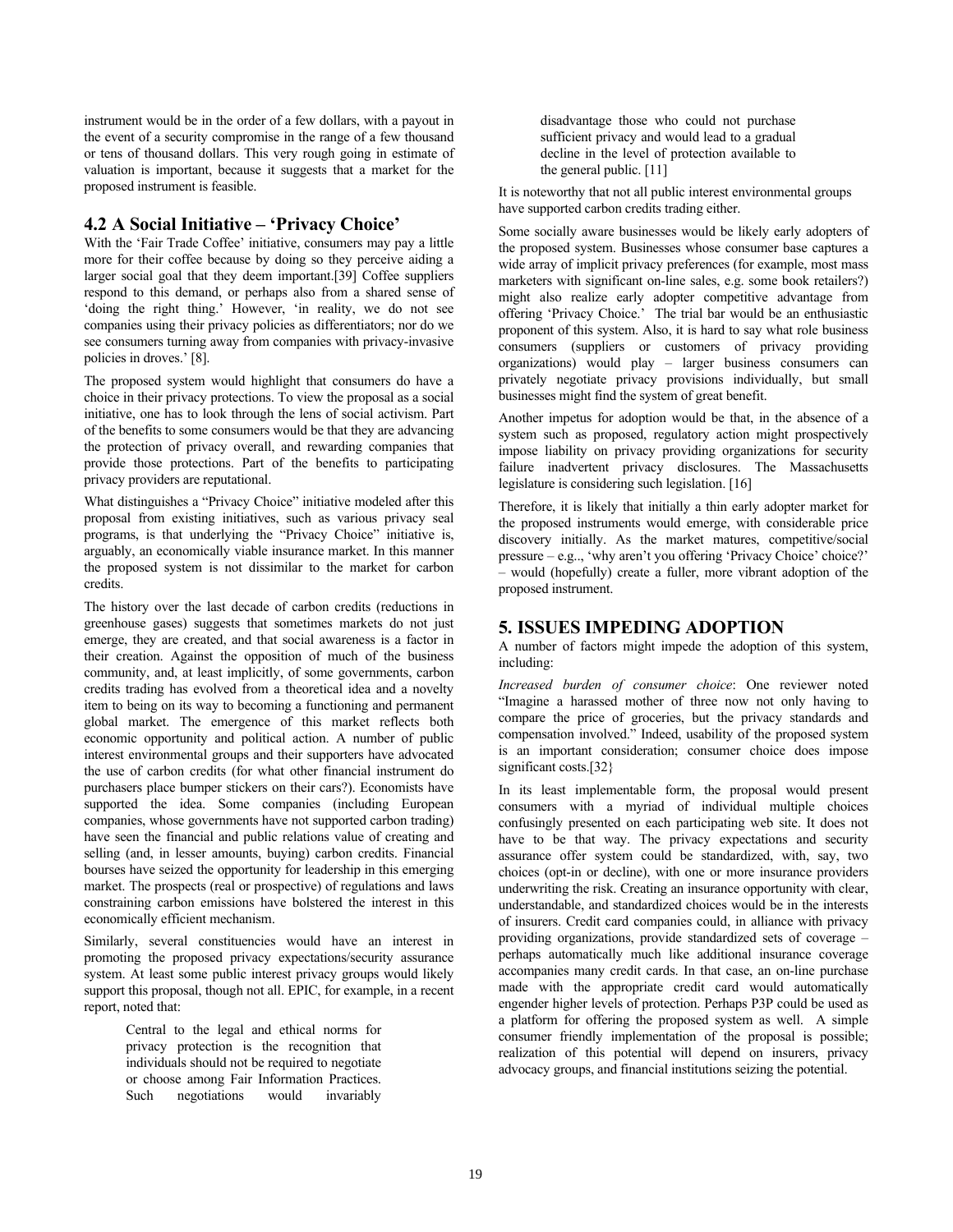*Would the market be perverse?* Would the market created generate outcomes that make consumers in particular worse off than today? A market might emerge:

- In which some privacy providing organizations would, in essence, say 'Your baseline is that you have no privacy whatever. Anything you provide to us, including the fact that you have visited this site, will be used in whatever way we want, without restriction. If you want any additional privacy and security, then pay us 'x.';
- Where a 'bet and break' incentive for some ethically challenged users is created: find a weakness in a system, buy the most insurance possible, and then break the system for fun and profit;
- Where the privacy marketplace would in itself disclose sensitive information; the dollar value for a given level of privacy assurance could reveal the importance of the information people wish to protect;
- Where cheating takes place. Privacy providers with obligations under the instrument do not pay as required, or resort to legal obfuscations; other forms of cheating (by consumers or providers) will no doubt be possible.

These are legitimate concerns; it is not clear, until the proposed system is actually implemented, whether these downsides trump the benefits. Some providers offer essentially no privacy now. Cyberspace has an active underworld already; the increased exposure of participating providers might (would) encourage additional security. The proposed system would at least provide additional opportunities for choice in both privacy and security dimensions.

*Do the requisite security technologies and policies exist?* There are significant technical issues that will need to be addressed. The lack of any effective security metrics makes the measurement of protection levels challenging. Moreover, the proposal would require privacy providers to provide multiple levels of protection. It probably would be easier and cheaper for them simply to protect everything at the highest level, since providers will have to have the technology and practices to do so in any event.

*Will apathy and inertia triumph?* The proposed system would alter the balance of power (under the new system the consumer has greater control over their data) and so require a shift in the way the market works. There is considerable risk, consequently, that privacy providing organizations would resist adopting this new system, or that consumer would balk at the notion of having to pay for privacy.

Consumers may be apathetic, and, except for a few privacy zealots, unwilling to participate. The likely payments are insufficient to cover the cost of a full-blown identify violation, possibly engendering frustration among those 'covered' under the new system. Privacy providing organizations individually have little or no incentive to change their current stance; if an organization is concerned about protecting privacy, it already has taken the necessary steps.

Most likely therefore the new market will not emerge as a result of the summation of individual uncoordinated action by privacy providing organizations or consumers. Instead, a new market will be created, an act of will, by some combination of insurance providers, socially aware privacy providers, and privacy advocate

groups. To the consumer the new instruments will have to be simple to understand; to privacy providers the benefits in terms of economic and social return will have to be made apparent. In colloquial terms, people don't buy insurance, they are sold insurance.

## **6. REFINEMENTS**

A modification to the proposed privacy expectations/security assurance would ensure an even more positive consumer benefit.

An 'opt-out' privacy assurance ceiling/security instrument: Instead of privacy providing organizations stating a baseline privacy and security profile, and offering the choice (with payment) for additional privacy/security, the baseline would be a very high standard, and consumers would be offered inducements to reduce their privacy and/or security options. The ceiling could be porous so that consumers desiring an even higher privacy expectation and security assurance could purchase such an alternative.

The difference between this alternative and the proposed privacy expectations and security assurance offer is simply one of where the baseline is set. Under the proposed system the baseline is assumed to be very low (which generally accords with reality in privacy unregulated sectors in the US); under the modified system the baseline would be much higher. A higher baseline would provide more consumer choice. An 'opt-out' for lower protections would also likely ensure that more consumers would remain with the (higher) baseline. The ability to offer either positive or negative payment flows for privacy and security assurance levels increases the flexibility of the proposed instrument. However, creating a higher baseline would probably require legislation, with the attendant political difficulties (read infeasibility).

There are a number of choices as to the specific structuring of the proposed privacy expectation/security assurance instrument which will need to be made. These include:

- Administratively managed offer/response or auction?: A system where privacy providing organizations state 'here are your choices' is closer to the existing system ('here is our privacy policy') and may initially be the most effective initial market mechanism. There is a degree of consumer education that will have to take place in the early stages of the proposed market, and an administrative offer/response system lets both consumers and privacy providing organizations explore the options and the emergent pricing. However, there is much to be said for auctions – auctions are of increasing interest to economists as efficient mechanisms for capturing preferences, risk aversion, and other information.[24] An open question for discussion (in the authors mind) is how an efficient auction would be structured.
- Term of the privacy expectations and security assurance instrument: The first component (privacy expectations) presumably could be altered at any time, although it might merit some thought as to whether a 'claw-back' provision is technically or administratively feasible ('I agreed before that you could reveal my personal privacy information, but now I don't agree to that, and want you to retrieve and protect this information under a new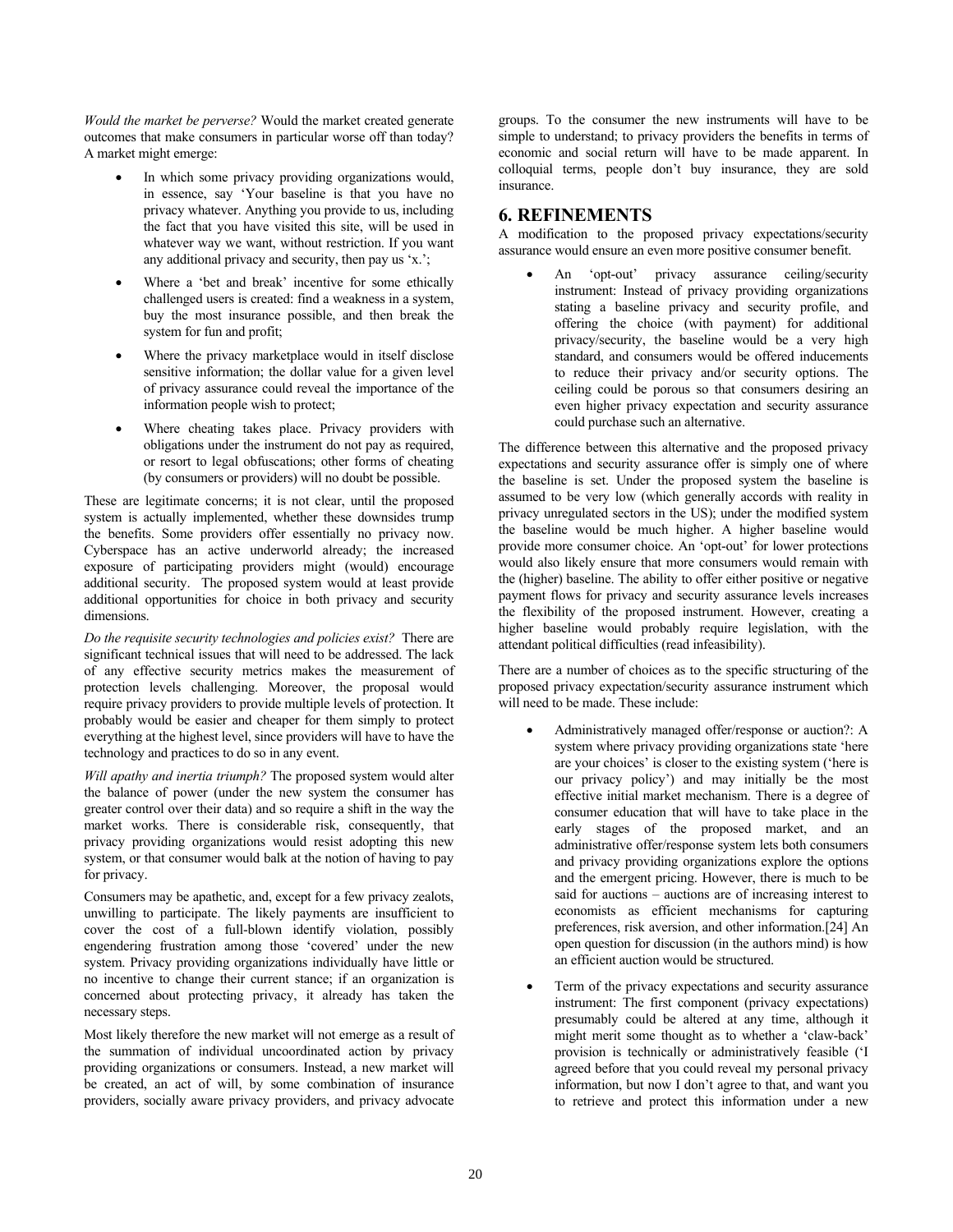privacy preference). The second component (security assurance) is an insurance instrument requiring a time period. Pro-rating the insurance component if consumers wish to change their choice of instrument ('we'll pay back x% of your premium) is a logical choice.

#### **7. CONCLUSION**

The proposed privacy expectations and security assurance offer system would augment or supplant existing privacy protection measures, and help to link security and privacy protection responsibility to organizational accountability. As an explicitly half-baked idea, obviously there are a number of questions and issues regarding the structure and feasibility of this proposal. In summary, however, the proposed instrument would provide numerous benefits while circumventing some of the political barriers that stand in the way of increased privacy choice for (in particular) US consumers.

#### **8. REFERENCES**

- [1] Acquisti, A., and Grossklogs, J. 2003. Losses, Gains, and Hyperbolic Discounting: An Experimental Approach to Information Security Attitudes and Behavior. Proceedings of the 2nd International Workshop on Economics and Information Security. www.cpppe.umd.edu/rhsmith3/agenda.htm
- [2] Adams, Anne and Sasse, Martina Angela 2001. Privacy in Multimedia Communications: Protecting Users, not just data. In HCI Conference, Ann Blandford, Jean Vanderdonckt, and Philip D. Gray. 2001. People and Computers XV interactions without frontiers: joint proceedings of HCI 2001 and IHM 2001. BCS conference series. London: Springer.
- [3] Analysts: TJ Maxx case may cost over \$1B. The Boston Globe. April 12, 2007. www.boston.com/business/personalfinance/articles/200 7/04/12/analysts tjx case may cost over 1B
- [4] Baer, Walter S. and Parkinson, Andrew 2007. Cyberinsurance in IT Security Management. IEEE Security and Privacy Volume 5 Issue 3 (May-June 2007) pp. 50-56. DOI=10.1109/MSP.2007.57.
- [5] Chang, A, Kannan, P.K., Whinston, A.1998. Goodies' in Exchange for Consumer Information on the Internet: The Economics and Issues. In Proceedings of the Thirty-First Hawaii International Conference on System Sciences Vol. 4. (Hawaii, USA January 6-9 1998). IEEE, 533-542.
- [6] Cranor. L.F. 2003. P3P: making privacy policies more useful. IEEE Security and Privacy. Vol. 1 Issue 6 (November-December 2003). 50-55. DOI=10.1109.MSECP.2003.1253568.
- [7] Cranor, L.F. and Garfinkel, S. 2004. Secure or Usable? IEEE Security and Privacy. Vol. 15. Issue 5. (September-October 2004). 16-18. DOI=10.1109/MSP.2004.69
- [8] Cranor, L.F. 2005. Giving notice: why privacy policies and security breach notifications aren't enough. IEEE Communications Vol. 43 Issue 8 (August 2005) 18-19.
- [9] Dubauskas, Natasha 2005. Business Compliance to Changing Privacy Protections. In Proceedings of the 38<sup>th</sup> Hawaii International Conference on System Sciences.(Hawaii, USA). IEEE, 2005.
- [10] Earp, J.P., Anton, A.I., Aiman-Smith, L., and Stufflebeam, W.H. 2005. Examining Internet Privacy Policies Within the Context of User Privacy Values. IEEE Transactions on Engineering Management. Vol. 52, Issue 2 (May 2005).
- [11] Electronic Privacy Information Center (EPIC) 2000. Pretty Poor Privacy: An Assessment of P3P and Internet Privacy. June 2000. 2. www.epic.org/reports/prettypoorprivacy.html
- [12] Federal Trade Commission, Commissioner Sheila Anthony no date. The Case for Standardization of Privacy Policy Formats. www.ftc.gov/speeches/anthony/standardppf.shtm
- [13] Federal Trade Commission 2000. Privacy OnLine: Fair Information Practices in the Electronic Marketplace; A Report to Congress. Federal Trade Commission, May 2000. 2.
- [14] Federal Trade Commission no date. Staff Report: Enhancing Consumer Privacy OnLine. www.ftc.gov/reports/privacy/Privacy4.shtm.
- [15] Ghosh, Anup 2002. Maintaining Privacy in an OnLine World. IT Professional. Vol. 4, Issue 5 (September- October 2002), 24-28.
- [16] Greenemeier, Larry 2007. Massachusetts bill would make businesses pay for poor data security. Information Week. February 22, 2007. www.informationweek.com/story/showArticle.jhtml?articleID  $=197008143$
- [17] Hagel, John, and Rayport, Jeffrey 1997. The Coming Battle for Customer Information. Harvard Business Review (January-February 1997) 53-65.
- [18] Hann**,** I.H. et al. 2003. Overcoming OnLine Information Privacy Concerns: A Comparison of Privacy Policies, Convenience, and Promotions.. Working Paper (September 2003). Marshall School of Business, University of Southern California.
- [19] Huberman, Bernard, Adan, Etan, and Ane, Leslie 2005. Valuating Privacy. IEEE Security and Privacy Vol. 3, Issue 5 (September-October 2005) 22-25.
- [20] ID theft nets 85000 pounds a head: study. The Channel Register, January 19, 2007. www.theregister.co.uk/2007/01/19/id theft nets 85000a hea d/
- [21] Karat, Claire-Marie, Brodie, Carolyn, and Karat, John 2006. Usable privacy and security for personal information management. Communications of the ACM Vol. 49 Issue 1 (January 2006) 56-57. DOI=http://doi.acm.org/10.1145/1107458.1107491
- [22] Kark, Khalid 2007. Calculating the Cost of a Security Breach. Forrester Research, April 10, 2007.
- [23] Kleinberg, J., Papadimitrou, C.H., and Raghaven, P. 2001.On the Value of Private Information. In Proceedings of the 85h Conference on Theoretical Aspects of Rationality and Knowledge (TARK-2001*)*, J. van Bertherm, ed. Morgan Kaufman, 2001. 249-257.
- [24] Klemperer, Paul 1999. Auction Theory: A Guide to the Literature, Chapter 1: A Survey of Auction Theory*.* Journal of Economic Surveys, Vol. 13(3) (July 1999) 227-286. www.nuf.ox.ac.uk/users/llemper/VirtualBook/survey.pdf